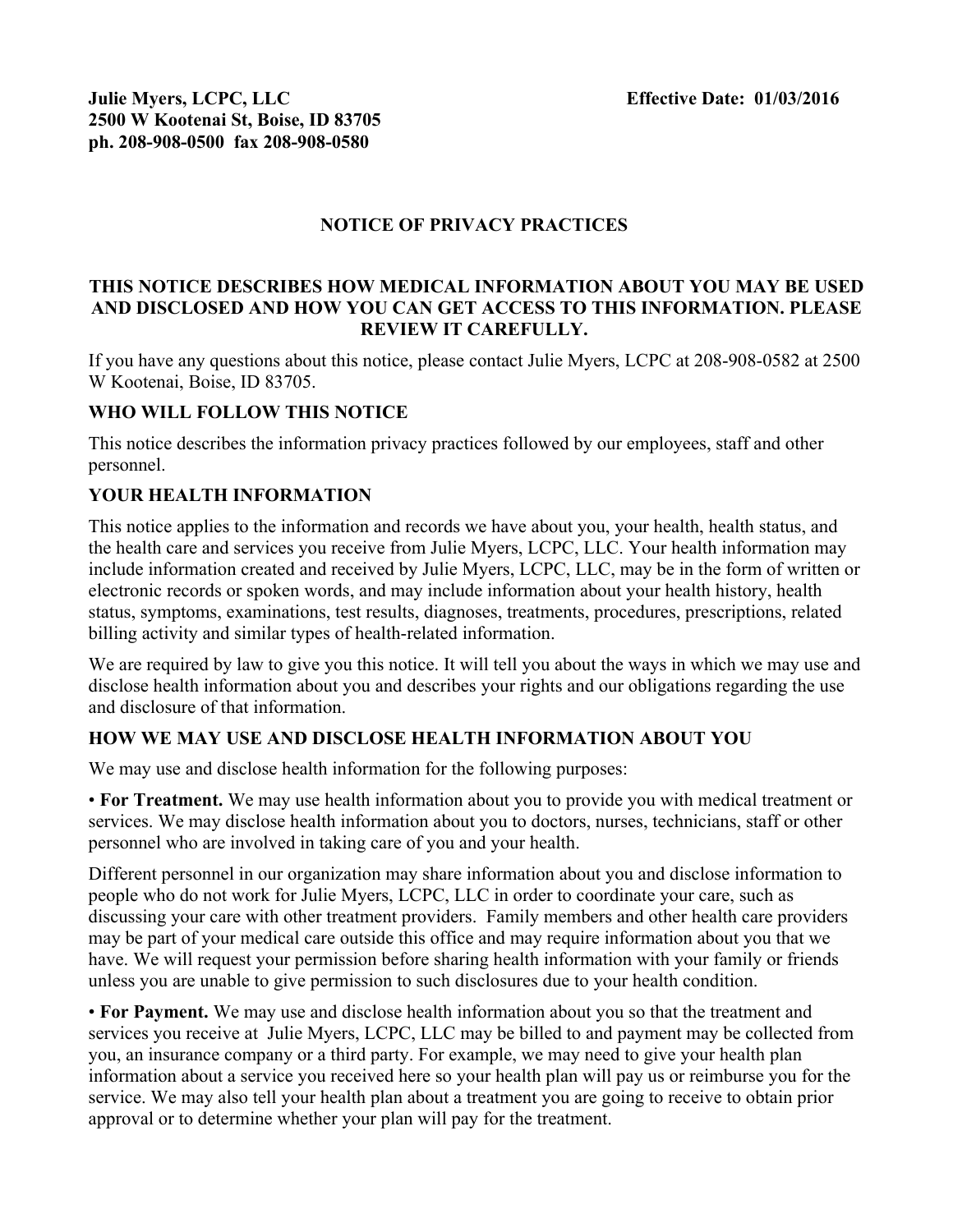• **For Health Care Operations.** We may use and disclose health information about you in order to run Julie Myers, LCPC, LLC and make sure that you and our other clients receive quality care. For example, we may use your health information to evaluate the performance of our staff in caring for you. We may also use health information about all or many of our clients to help us decide what additional services we should offer, how we can become more efficient, or whether certain new treatments are effective. We may also disclose your health information to health plans that provide you insurance coverage and other health care providers that care for you. Our disclosures of your health information to plans and other providers may be for the purpose of helping these plans and providers provide or improve care, reduce cost, coordinate and manage health care and services, train staff and comply with the law.

• **For Fund Raising -** Julie Myers, LCPC, LLC does not participate in fund raising.

## **SPECIAL SITUATIONS**

We may use or disclose health information about you for the following purposes, subject to all applicable legal requirements and limitations:

• **To Avert a Serious Threat to Health or Safety.** We may use and disclose health information about you when necessary to prevent a serious threat to your health and safety or the health and safety of the public or another person.

• **Required By Law.** We will disclose health information about you when required to do so by federal, state or local law.

• **Research.** We may use and disclose health information about you for research projects that are subject to a special approval process. We will ask you for your permission if the researcher will have access to your name, address or other information that reveals who you are, or will be involved in your care at the office.

 • **Military, Veterans, National Security and Intelligence.** If you are or were a member of the armed forces, or part of the national security or intelligence communities, we may be required by military command or other government authorities to release health information about you. We may also release information about foreign military personnel to the appropriate foreign military authority.

• **Workers' Compensation.** We may release health information about you for workers' compensation or similar programs. These programs provide benefits for work-related injuries or illness.

• **Public Health Risks.** We may disclose health information about you for public health reasons in order to prevent or control disease, injury or disability; or report births, deaths, suspected abuse or neglect, non-accidental physical injuries, reactions to medications or problems with products.

• **Health Oversight Activities.** We may disclose health information to a health oversight agency for audits, investigations, inspections, or licensing purposes. These disclosures may be necessary for certain state and federal agencies to monitor the health care system, government programs, and compliance with civil rights laws.

• **Lawsuits and Disputes.** If you are involved in a lawsuit or a dispute, we may disclose health information about you in response to a court or administrative order. Subject to all applicable legal requirements, we may also disclose health information about you in response to a subpoena.

• **Law Enforcement.** We may release health information if asked to do so by a law enforcement official in response to a court order, subpoena, warrant, summons or similar process, subject to all applicable legal requirements.

• **Coroners, Medical Examiners and Funeral Directors.** We may release health information to a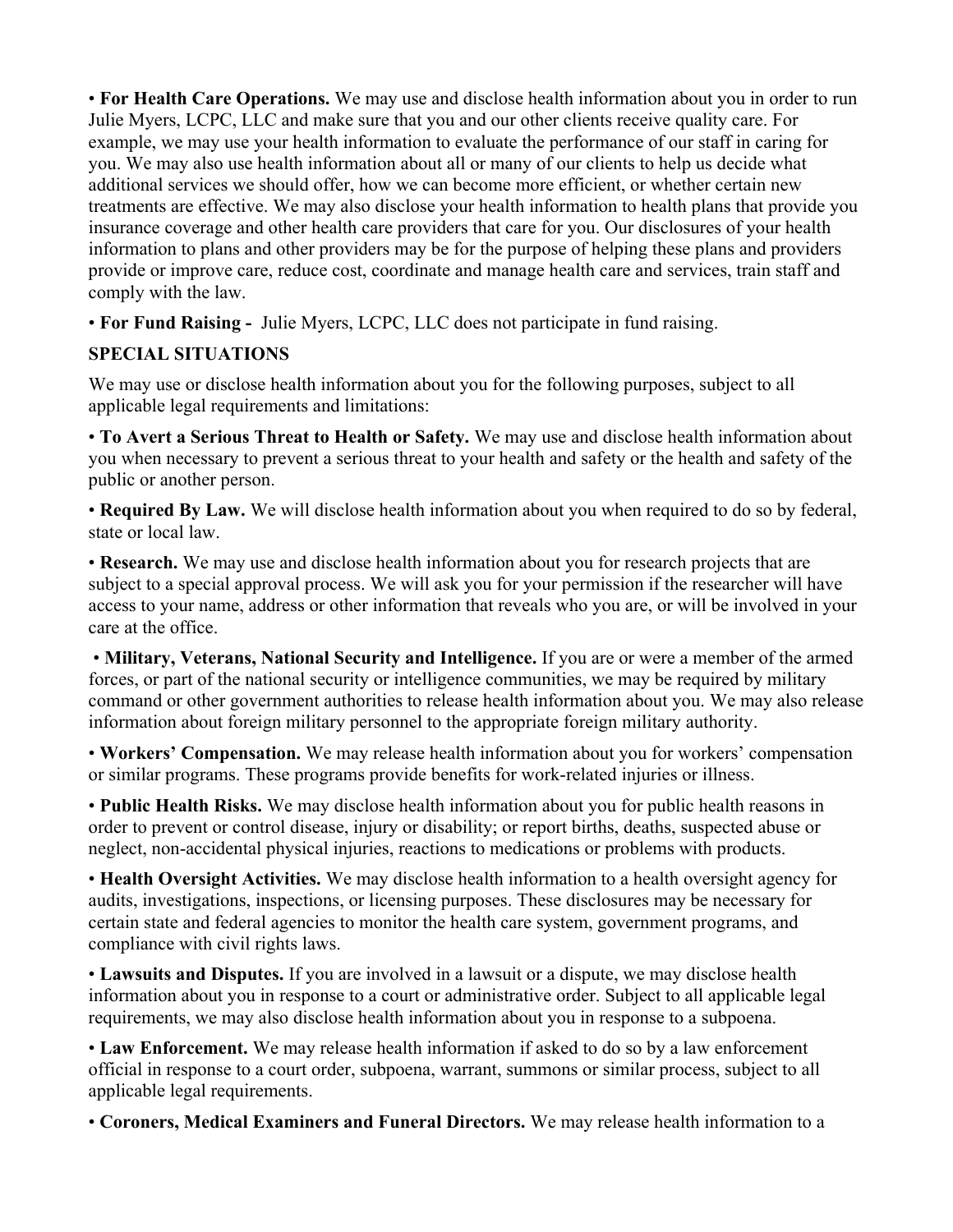coroner or medical examiner. This may be necessary, for example, to identify a deceased person or determine the cause of death.

• **Information Not Personally Identifiable.** We may use or disclose health information about you in a way that does not personally identify you or reveal who you are.

• **Family and Friends.** We may disclose health information about you to your family members or friends if we obtain your verbal agreement to do so or if we give you an opportunity to object to such a disclosure and you do not raise an objection. We may also disclose health information to your family or friends if we can infer from the circumstances, based on our professional judgment that you would not object. For example, we may assume you agree to our disclosure of your personal health information to your spouse when you bring your spouse with you into the therapy office during treatment or while treatment is discussed. In situations where you are not capable of giving consent (because you are not present or due to your incapacity or medical emergency), we may, using our professional judgment, determine that a disclosure to your family member or friend is in your best interest. In that situation, we will disclose only health information relevant to the person's involvement in your care.

## **OTHER USES AND DISCLOSURES OF HEALTH INFORMATION**

We will not use or disclose your health information for any purpose other than those identified in the previous sections without your specific, written Authorization. Examples of disclosures requiring your authorization include disclosures to your partner, your spouse, your children and your legal counsel.

We also will not use or disclose your health information for the following purposes without your specific, written Authorization:

• **For our marketing purposes.** This does not including face-to-face communication about products or services that may be of benefit to you.

• **Any disclosure of your psychotherapy notes.** These are the notes that Julie Myers, LCPC, LLC maintains that record your appointments with Julie Myers, LCPC, LLC and are not stored with your medical record.

If you give us Authorization to use or disclose health information about you, you may revoke that Authorization, **in writing,** at any time. If you revoke your Authorization, we will no longer use or disclose information about you for the reasons covered by your written Authorization, but we cannot take back any uses or disclosures already made with your permission. In some instances, we may need specific, written authorization from you in order to disclose certain types of specially-protected information such as psychotherapy notes, HIV, substance abuse, mental health, and genetic testing information for purposes such as treatment, payment and healthcare operations.

## **USES AND DISCLOSURES THAT REQUIRE US TO GIVE YOU AN OPPORTUNITY TO OBJECT**

Unless you object, we may disclose to a member of your family, a relative, a close friend or any other person you identify, your Protected Health Information that directly relates to that person's involvement in your health care. If you are unable to agree or object to such a disclosure, we may disclose such information as necessary if we determine that it is in your best interest based on our professional judgment.

We may disclose your Protected Health Information to disaster relief organizations that seek your Protected Health Information to coordinate your care, or notify family and friends of your location or condition in a disaster. We will provide you with an opportunity to agree or object to such a disclosure whenever we practically can do so.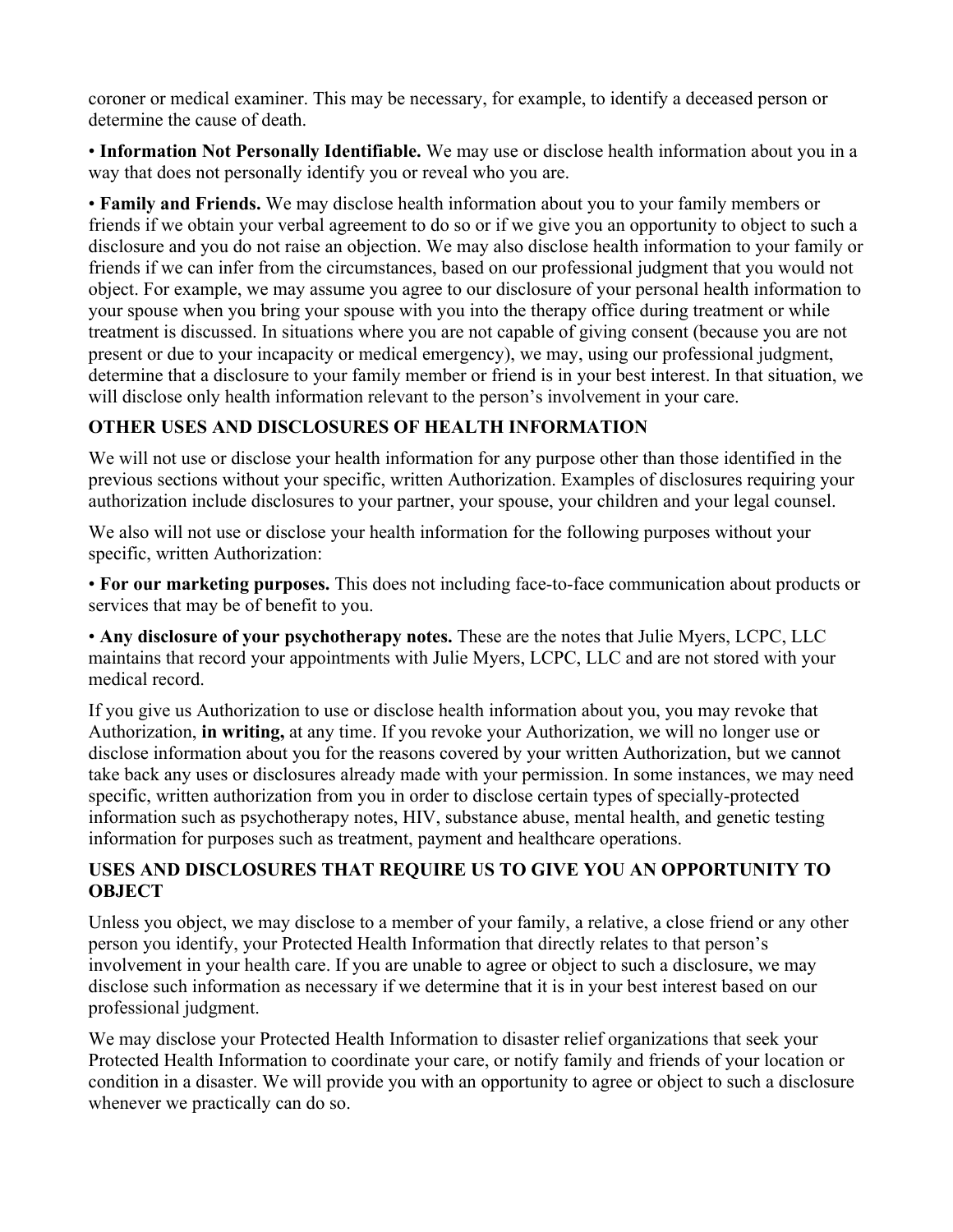## **YOUR RIGHTS REGARDING HEALTH INFORMATION ABOUT YOU**

You have the following rights regarding health information we maintain about you:

• **Right to Inspect and Copy.** You have the right to inspect and obtain a copy of the PHI that may be used to make decisions about you, including client medical records and billing records, but not including psychotherapy notes. You must submit a written request to Julie Myers, LCPC in order to inspect and/or copy records of your health information. If you request a copy of the information, we may charge a fee for the costs of copying, mailing or other associated supplies. We will notify you of the cost involved and you may choose to withdraw or modify your request at that time before any costs are incurred. A modified request may include requesting a summary of your medical record. If you request to view a copy of your health information, we will not charge you for inspecting your health information. If you wish to inspect your health information, please submit your request in writing to *Julie Myers, LCPC*. You have the right to request a copy of your health information in electronic form if we store your health information electronically. We may deny your request to inspect and/or copy your record or parts of your record in certain limited circumstances. If you are denied copies of or access to, health information that we keep about you, you may ask that our denial be reviewed. If the law gives you a right to have our denial reviewed, we will select a licensed health care professional to review your request and our denial. The person conducting the review will not be the person who denied your request, and we will comply with the outcome of the review.

• **Right to Amend.** If you believe health information we have about you is incorrect or incomplete, you may ask us to amend the information. You have the right to request an amendment as long as the information is kept by Julie Myers, LCPC, LLC. To request an amendment, complete and submit a medical record amendment/correction form to Julie Myers, LCPC. We may deny your request for an amendment if your request is not in writing or does not include a reason to support the request. In addition, we may deny or partially deny your request if you ask us to amend information that:

• We did not create, unless the person or entity that created the information is no longer available to make the amendment

- Is not part of the health information that we keep
- You would not be permitted to inspect and copy
- Is accurate and complete.

• If we deny or partially deny your request for amendment, you have the right to submit a rebuttal and request the rebuttal be made a part of your medical record. Your rebuttal needs to be three pages in length or less and we have the right to file a rebuttal responding to yours in your medical record. You also have the right to request that all documents associated with the amendment request (including rebuttal) be transmitted to any other party any time that portion of the medical record is disclosed.

• **Right to an Accounting of Disclosures.** You have the right to request an "accounting of disclosures." This is a list of the disclosures we made of medical information about you for purposes other than treatment, payment, health care operations, when specifically authorized by you and a limited number of special circumstances involving national security, correctional institutions and law enforcement.

To obtain this list, you must submit your request in writing to *Julie Myers, LCPC*. It must state a time period, which may not be longer than six years. Your request should indicate in what form you want the list (for example, on paper, electronically). The first list you request within a 12-month period will be free. For additional lists, we may charge you for the costs of providing the list. We will notify you of the cost involved and you may choose to withdraw or modify your request at that time before any costs